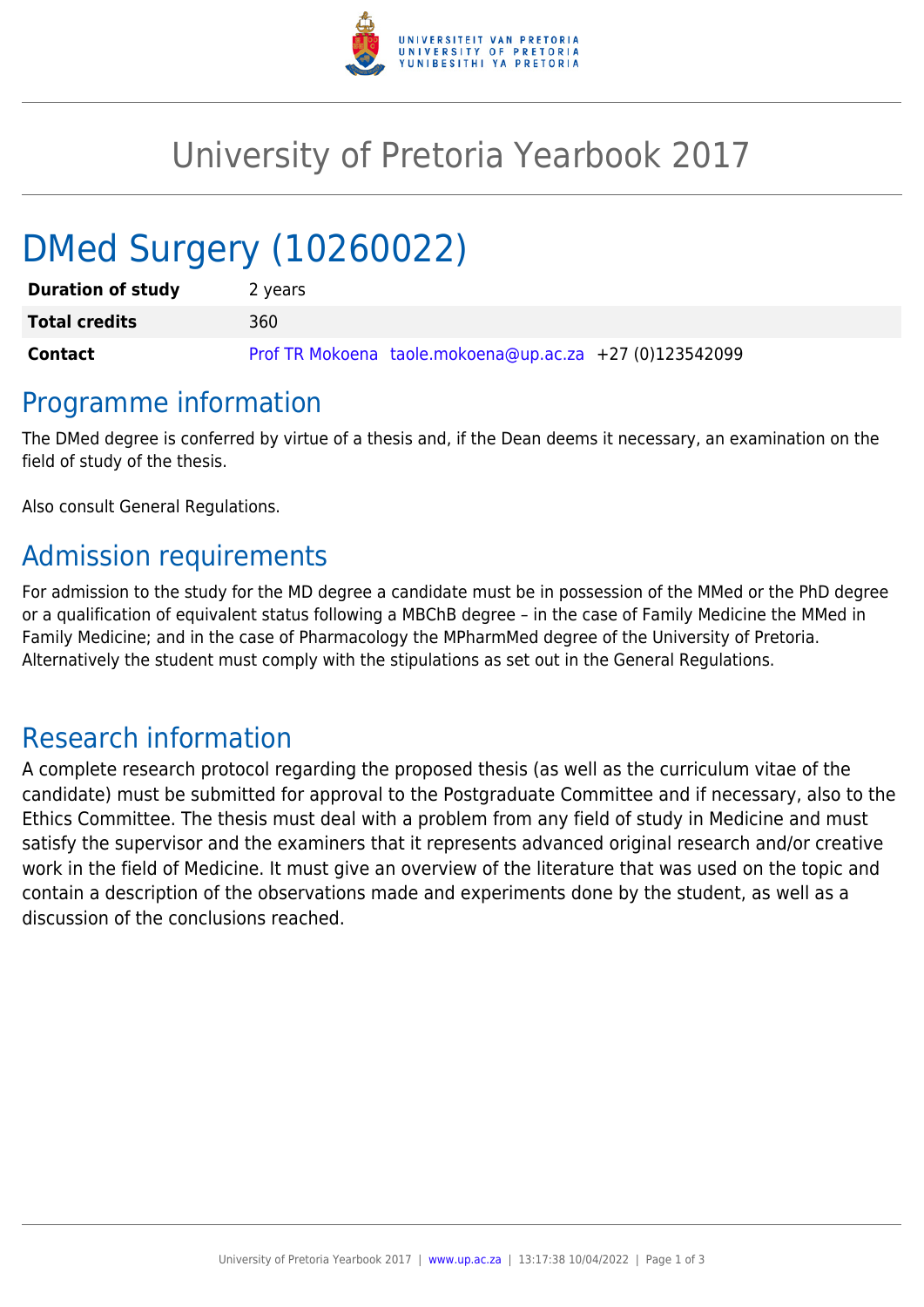

## Curriculum: Year 1

**Minimum credits: 360**

#### **Core modules**

[Thesis: Surgery 991](https://www.up.ac.za/yearbooks/2017/modules/view/CHR 991) (CHR 991) - Credits: 480.00